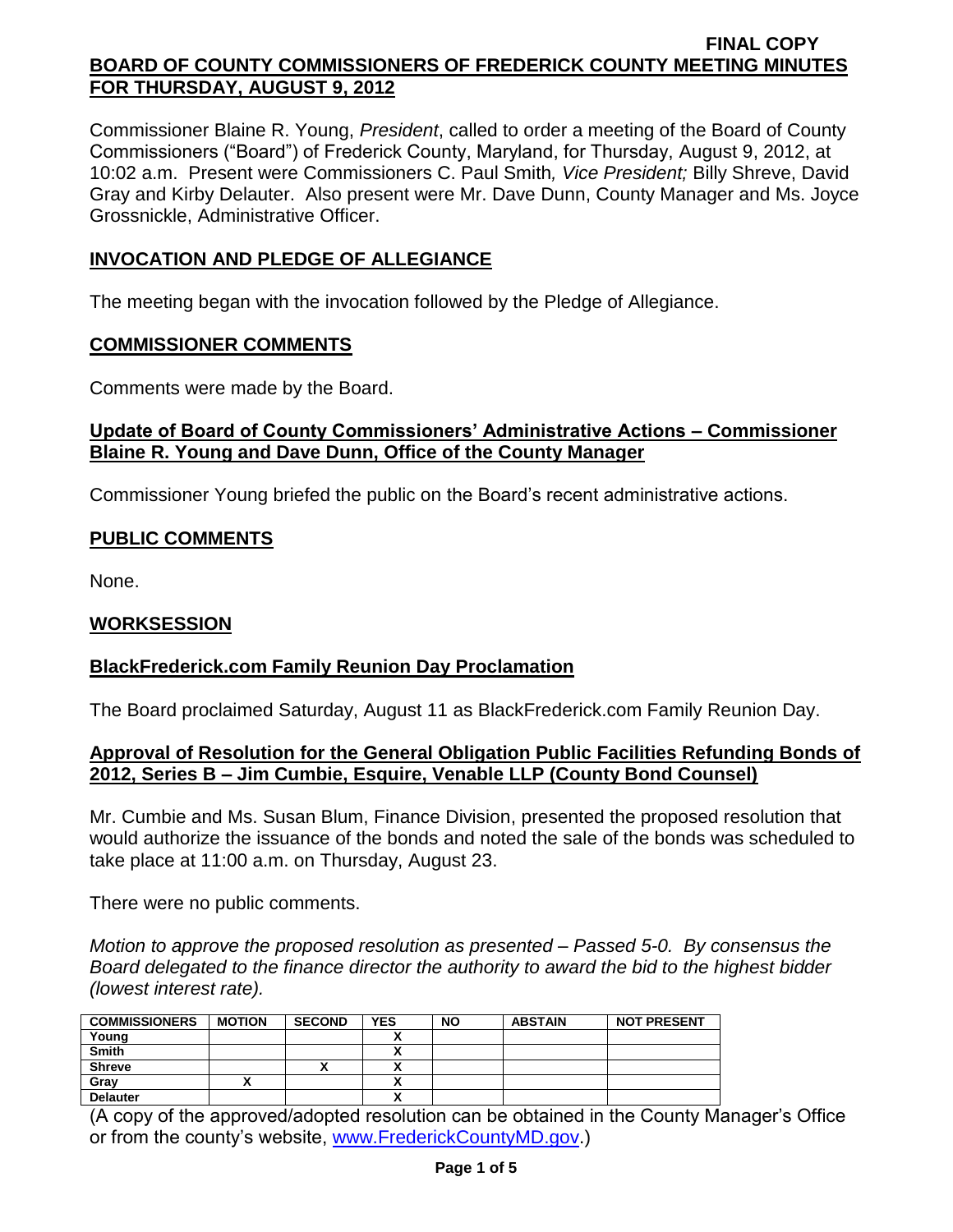## **PUBLIC HEARING**

## **Proposed Resolution to Amend Water and Sewer Rules and Regulations – Kevin Demosky, Utilities and Solid Waste Management Division**

A public hearing was held, as duly advertised, on a proposed resolution to amend the water and sewer rules and regulations.

Mr. Demosky presented the proposed resolution and noted if approved, the effective date would be August 16, 2012.

*Motion to approve the proposed resolution – Passed 5-0.*

| <b>COMMISSIONERS</b> | <b>MOTION</b> | <b>SECOND</b> | <b>YES</b> | <b>NO</b> | <b>ABSTAIN</b> | <b>NOT PRESENT</b> |
|----------------------|---------------|---------------|------------|-----------|----------------|--------------------|
| Young                |               |               |            |           |                |                    |
| <b>Smith</b>         |               |               | Λ          |           |                |                    |
| <b>Shreve</b>        |               |               | ↗          |           |                |                    |
| Grav                 |               |               | $\cdots$   |           |                |                    |
| <b>Delauter</b>      |               |               | ,,         |           |                |                    |

(A copy of the approved/adopted resolution can be obtained in the County Manager's Office or from the county's website, [www.FrederickCountyMD.gov.](http://www.frederickcountymd.gov/))

(The Board took a short break at 11:12 a.m. and resumed the meeting at 11:24 a.m.)

### **WORKSESSION**

### **Request to go to Public Hearing for the Proposed Amendments to the Lake Linganore Benefit Assessment Ordinances – Kevin Demosky and Brenda Teach, Utilities and Solid Waste Management Division**

Mr. Demosky and Ms. Teach presented the request to go to public hearing on the proposed amendments to Ordinance Nos. 11-08-574 (Balmoral, Coldstream, Meadows) and 11-29-595 (Nightingale) that would remove language that required the assessment balances to be paid in full at the time of any property transfer.

Public comments were received from Glenn Weigle and Hilary Moore of the Lake Linganore Association Board of Directors.

*Motion to take the proposed amendments through the public review process – Passed 5-0.*

| <b>COMMISSIONERS</b> | <b>MOTION</b> | <b>SECOND</b> | <b>YES</b> | <b>NO</b> | <b>ABSTAIN</b> | <b>NOT PRESENT</b> |
|----------------------|---------------|---------------|------------|-----------|----------------|--------------------|
| Young                |               |               |            |           |                |                    |
| <b>Smith</b>         |               |               |            |           |                |                    |
| <b>Shreve</b>        |               |               |            |           |                |                    |
| Gray                 |               |               |            |           |                |                    |
| <b>Delauter</b>      |               |               | ~          |           |                |                    |

# **CONSENT AGENDA**

The following items were presented on the consent agenda: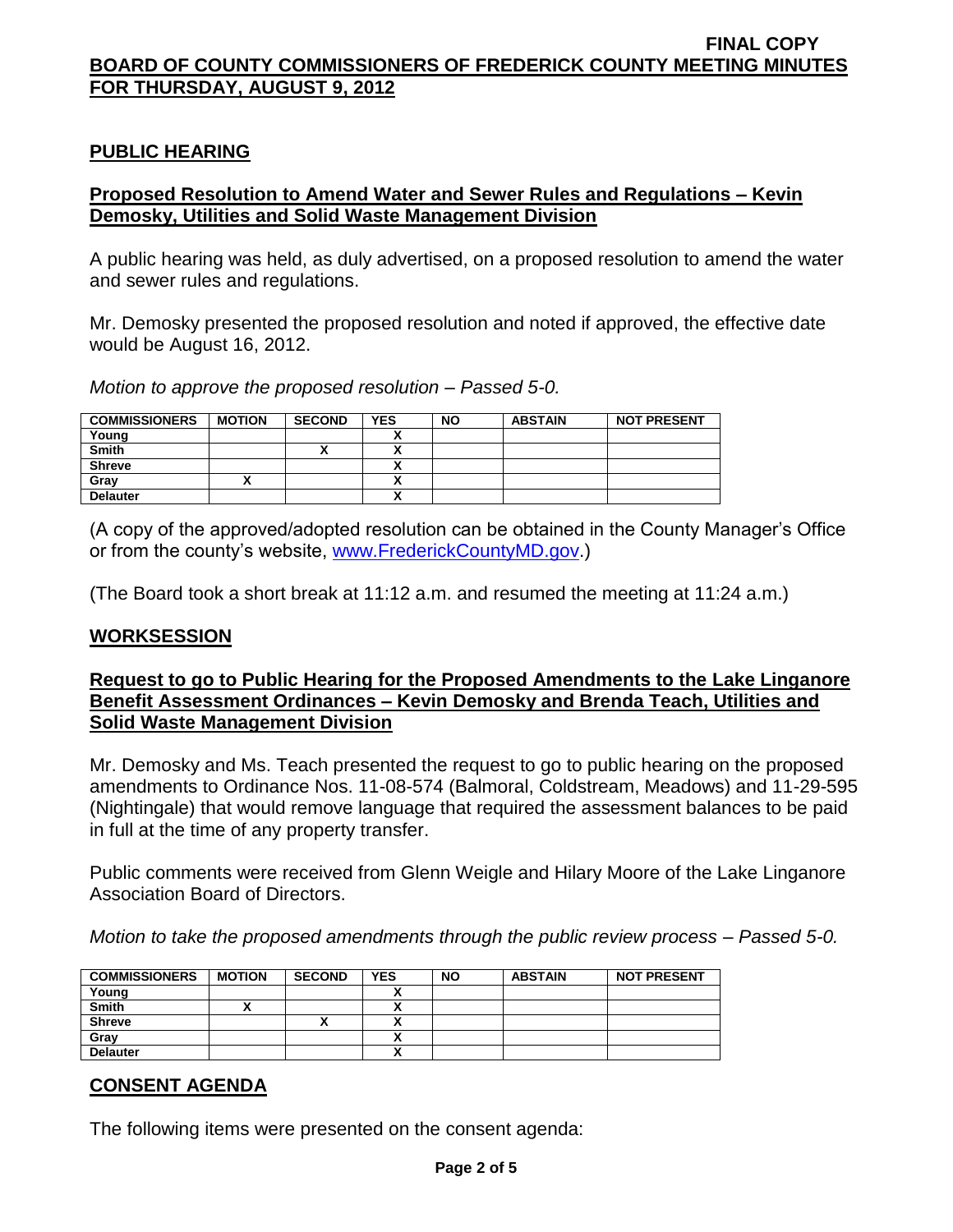- Purchasing Memo #13-015 30 Motorola Portable Radios, Lapel Microphones and  $\bullet$ Charges (Piggyback Contract) Award to: Motorola Solutions Award amount: \$120,159.50 (Grant Funded)
- Purchasing Memo #13-018 Bid #12-CP-16, Chip Seal of Various County Roadways  $\bullet$ and Attached Budget Transfer Award to: American Paving Fabrics, Inc. Estimated award amount: \$298,578.05
- Purchasing Memo #13-019 Bid #13-01, FY 2013 Roadway Markings  $\bullet$ Award to: A-Annandale, Inc. Award amount: \$323,784.40
- Adult Detention Center Roof Replacement Budget Transfer and Execute the  $\bullet$ Amendment to Capital Projects Grant Agreement

*Motion to approve the consent agenda as presented – Passed 5-0.*

| <b>COMMISSIONERS</b> | <b>MOTION</b> | <b>SECOND</b>            | <b>YES</b>                    | <b>NO</b> | <b>ABSTAIN</b> | <b>NOT PRESENT</b> |
|----------------------|---------------|--------------------------|-------------------------------|-----------|----------------|--------------------|
| Young                |               |                          |                               |           |                |                    |
| <b>Smith</b>         |               |                          | ~                             |           |                |                    |
| <b>Shreve</b>        |               |                          |                               |           |                |                    |
| Gray                 |               |                          |                               |           |                |                    |
| <b>Delauter</b>      |               | $\overline{\phantom{a}}$ | `<br>$\overline{\phantom{a}}$ |           |                |                    |

# **ADMINISTRATIVE BUSINESS**

### **County Budget Transfers – Regina Howell, Finance Division**

The following budget transfers were presented:

- BT-12-198, Housing, Citizens Services Division
- BT-13-019, Housing and Community Development, Citizens Services Division

### *Motion to approve the budget transfers as presented – Passed 5-0.*

|               |               |            |           | <b>NOT PRESENT</b> |
|---------------|---------------|------------|-----------|--------------------|
|               |               |            |           |                    |
|               |               |            |           |                    |
|               |               |            |           |                    |
| $\lambda$     |               |            |           |                    |
|               |               |            |           |                    |
| <b>MOTION</b> | <b>SECOND</b> | <b>YES</b> | <b>NO</b> | <b>ABSTAIN</b>     |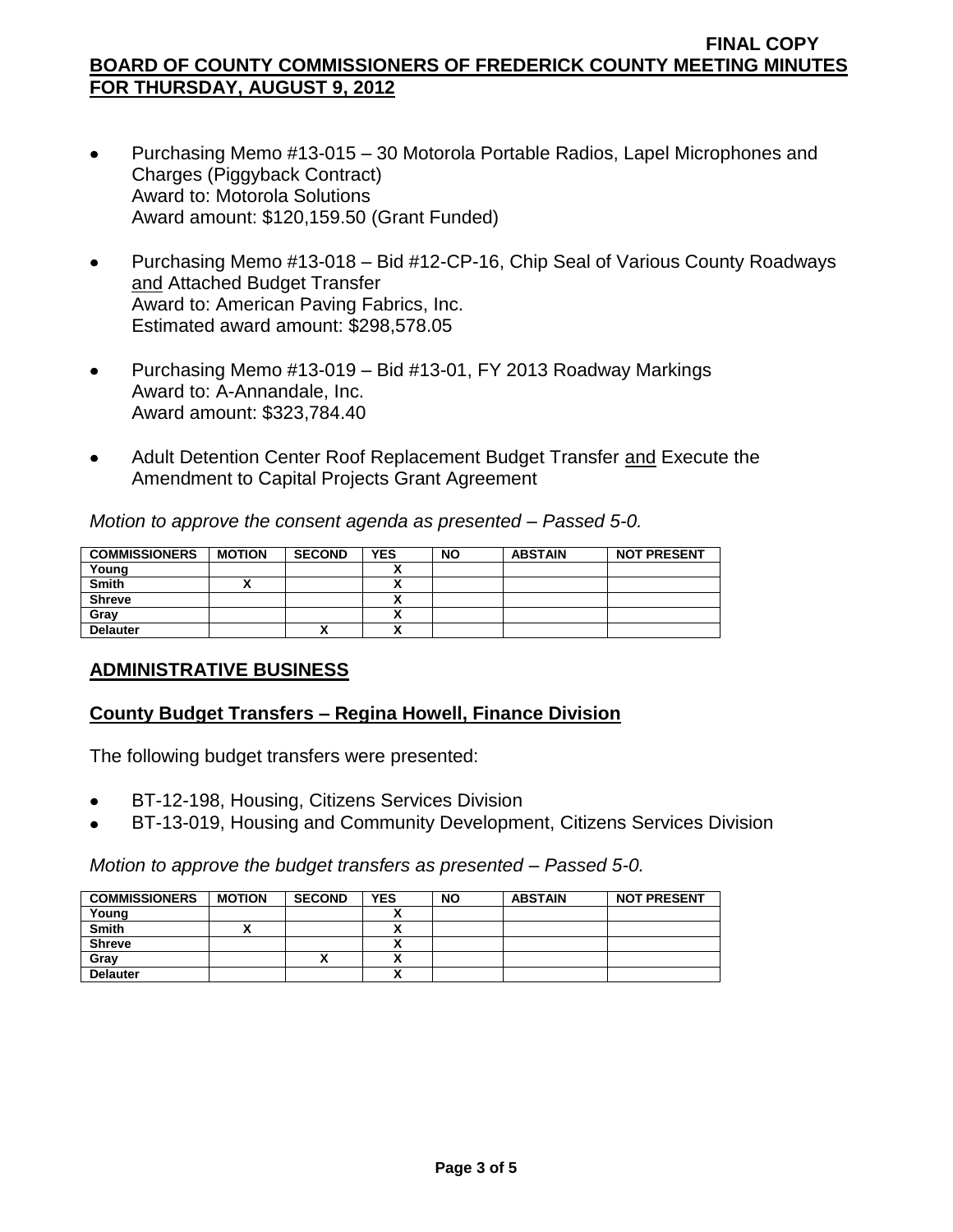## **Community Development Block Grant Required Community Citizen Participation Plan – Pat Fleet, Office of the County Manager**

Ms. Fleet presented the request for the Board to adopt the Community Citizen Participation Plan.

*Motion to approve the plan effective immediately for a period of three years – Passed 5-0.*

| <b>COMMISSIONERS</b> | <b>MOTION</b> | <b>SECOND</b> | <b>YES</b> | <b>NO</b> | <b>ABSTAIN</b> | <b>NOT PRESENT</b> |
|----------------------|---------------|---------------|------------|-----------|----------------|--------------------|
| Young                |               |               |            |           |                |                    |
| <b>Smith</b>         |               |               |            |           |                |                    |
| <b>Shreve</b>        |               |               |            |           |                |                    |
| Gray                 |               |               |            |           |                |                    |
| <b>Delauter</b>      |               |               |            |           |                |                    |

## **Winchester Hall Alley Project – Storm Drain Easement – Dave Ennis, Public Works Division**

Mr. Ennis provided an update on the Winchester Hall alley drainage project and explained why the storm drain access and maintenance easement was necessary.

*Motion to approve the easement as presented – Passed 5-0.*

| <b>COMMISSIONERS</b> | <b>MOTION</b> | <b>SECOND</b> | <b>YES</b> | <b>NO</b> | <b>ABSTAIN</b> | <b>NOT PRESENT</b> |
|----------------------|---------------|---------------|------------|-----------|----------------|--------------------|
| Young                |               |               |            |           |                |                    |
| <b>Smith</b>         |               |               |            |           |                |                    |
| <b>Shreve</b>        |               | "             |            |           |                |                    |
| Grav                 |               |               | Λ          |           |                |                    |
| <b>Delauter</b>      |               |               |            |           |                |                    |

### **Current Status of Regulatory and Policy Issues Key to the Costs of Stormwater and Septic Compliance – Shannon Moore, Community Development Division**

Ms. Moore and Mr. George Keller, Health Services Division, provided an update on the stormwater and septics regulations and policy and the costs to comply with the regulations and policy.

Staff suggested it would be beneficial for the Board to submit two letters to Dr. Robert Summers, Secretary, Maryland Department of the Environment (MDE). The first letter would outline the county's comments regarding the proposed changes to the septic system regulation under the Code of Maryland regulations (COMAR) 26.04.02.01-.12 and the second letter would outline the county's comments regarding local phosphorus total maximum daily loads (TMDLs).

*It was the consensus of the Board to have staff draft the necessary letters reflecting Frederick County Government's comments and submit them to MDE by Wednesday, August 15.*

### **COMMISSIONERS COMMENTS**

None.